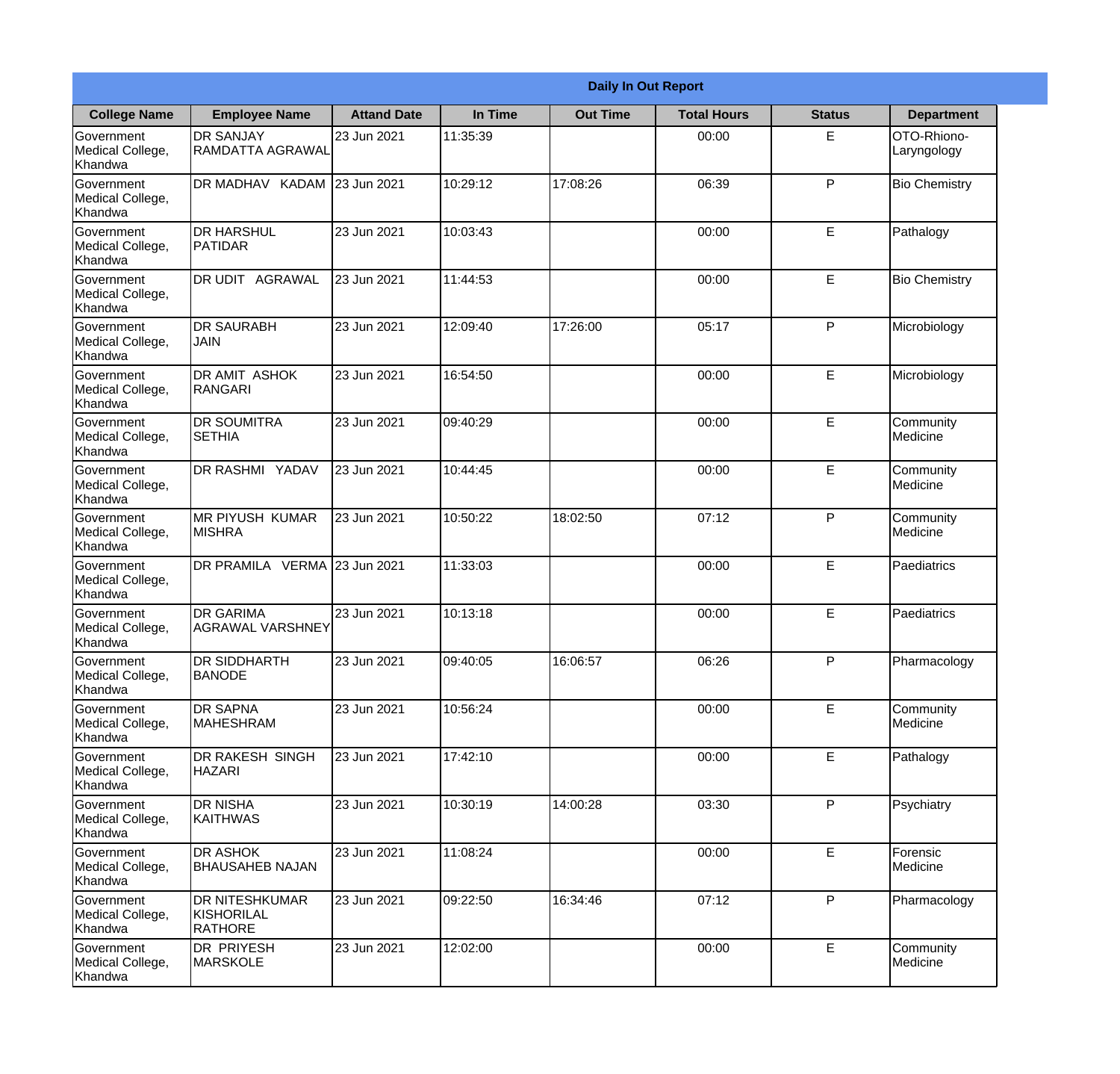| <b>Designation</b>                  | <b>Category</b> |
|-------------------------------------|-----------------|
| Professor                           | Clinical        |
|                                     |                 |
| Assistant Professor Non Clinical    |                 |
| Assistant Professor Para Clinical   |                 |
|                                     |                 |
| Associate Professor Non Clinical    |                 |
| Associate Professor Para Clinical   |                 |
|                                     |                 |
| Professor                           | Para Clinical   |
|                                     |                 |
| Assistant Professor   Para Clinical |                 |
| Assistant Professor   Para Clinical |                 |
|                                     |                 |
| Statistician                        | Para Clinical   |
| Professor                           | Clinical        |
|                                     |                 |
| Associate Professor Clinical        |                 |
|                                     |                 |
| Associate Professor   Para Clinical |                 |
| Associate Professor Para Clinical   |                 |
|                                     |                 |
| Professor                           | Para Clinical   |
| Assistant Professor Clinical        |                 |
|                                     |                 |
| Associate Professor Para Clinical   |                 |
|                                     |                 |
| Demonstrator/Tutor   Para Clinical  |                 |
| Associate Professor Para Clinical   |                 |
|                                     |                 |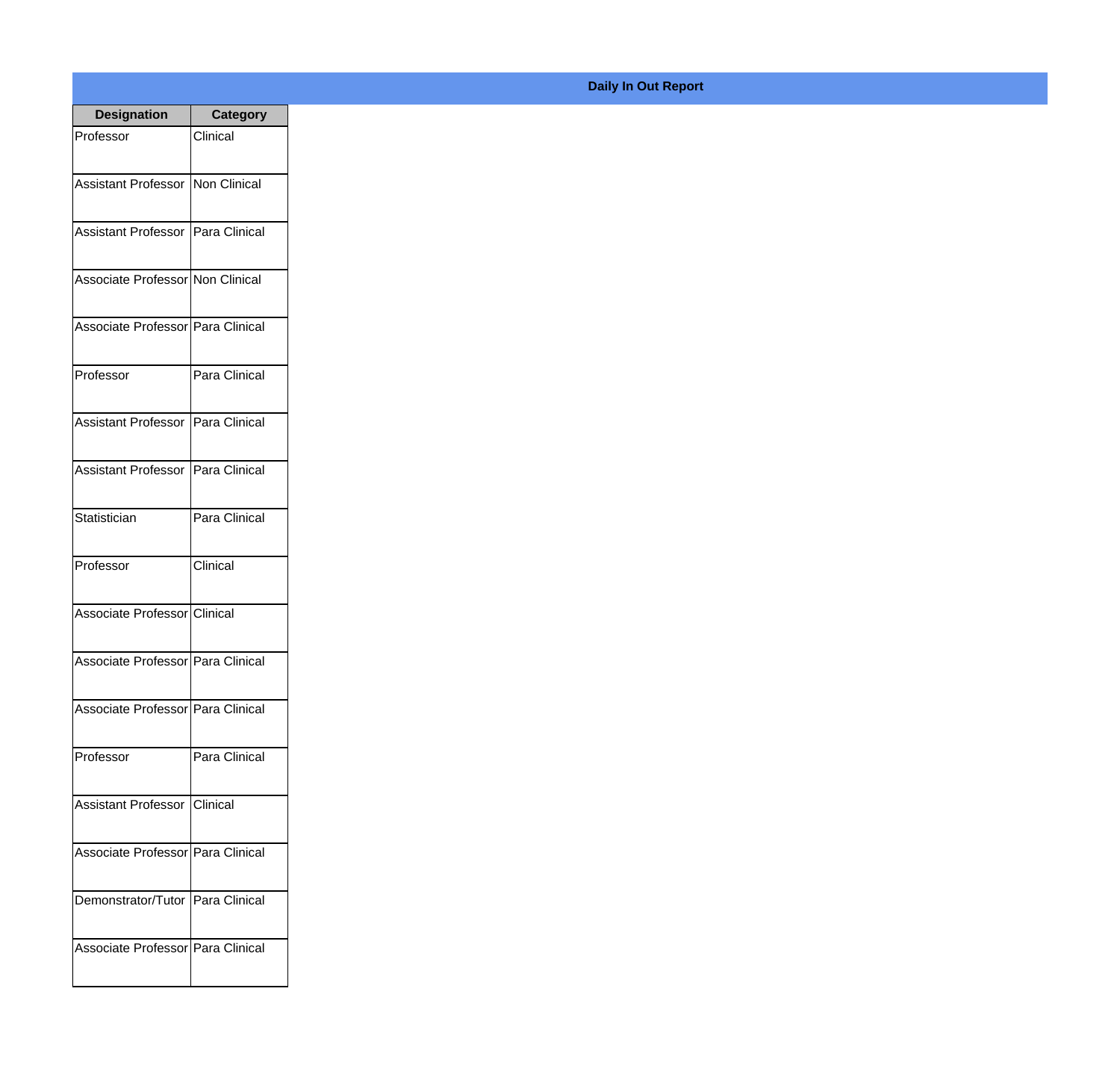| Daily In Out Report                              |                                          |             |           |          |       |   |                                        |
|--------------------------------------------------|------------------------------------------|-------------|-----------|----------|-------|---|----------------------------------------|
| Government<br>Medical College,<br>Khandwa        | <b>IDR SANGEETA</b><br><b>ICHINCHOLE</b> | 23 Jun 2021 | 111:09:28 |          | 00:00 | Е | Physiology                             |
| <b>Sovernment</b><br>Medical College,<br>Khandwa | IDR NISHA MANDLOI<br><b>IPANWAR</b>      | 23 Jun 2021 | 09:53:57  | 17:57:37 | 08:04 | P | <b>Obstetrics &amp;</b><br>Gynaecology |
| Government<br>Medical College,<br>Khandwa        | <b>IDR SATISH</b><br>ICHANDEL            | 23 Jun 2021 | 111:15:47 |          | 00:00 | Е | Pharmacology                           |
| Government<br>Medical College,<br>Khandwa        | <b>DR PURTI AGARWAL</b><br>ISAINI        | 23 Jun 2021 | 10:24:36  |          | 00:00 | Е | Pathalogy                              |